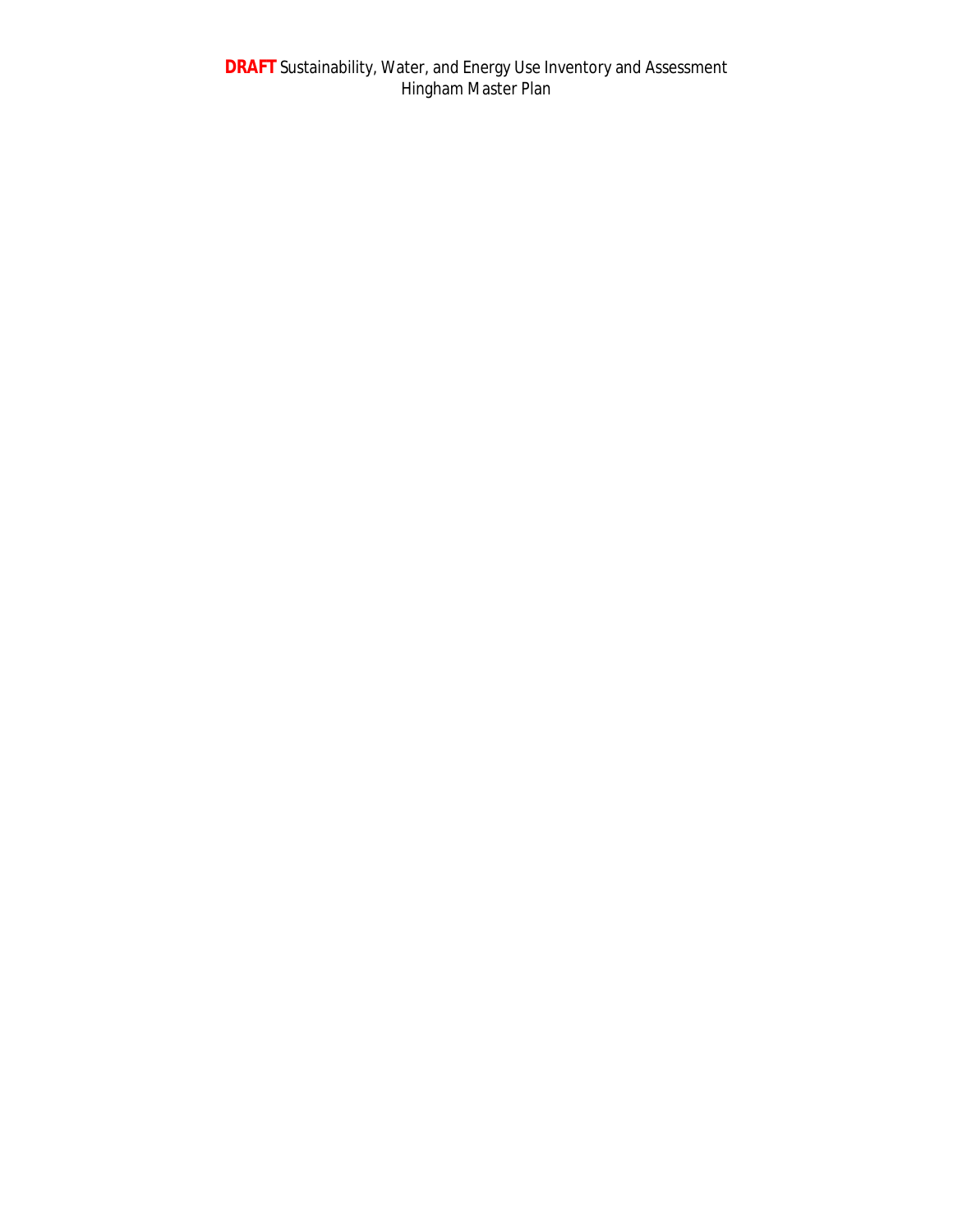## **Introduction**

The idea of sustainability can come across as just another buzz word, but the concept is quite old, simple, and very much aligned with the longstanding values of Hingham. Sustainability means *meeting our own needs today without compromising the ability of future generations to do the same*. In that sense, sustainability is not just environmentalism. In addition to caring for natural resources, lasting prosperity requires planning for the social well-being, cultural richness, economic health, and general welfare of Hingham residents many decades from now.

This chapter focuses on three interrelated aspects of sustainability that are of particular importance to Hingham: Water, Climate Change/Sea Level Rise, and Energy Use. As a coastal community, it is vital that Hingham protects its coastal resources as well as its estuaries, rivers, lakes, ponds, and aquifers. These resources play an enormous role in shaping the identity of Hingham and the way people experience the community every day. Protecting these resources represents an investment in natural habitat, drinking water quality, economic development (e.g. boating, fishing, and tourism), transportation (e.g., ferry service), and scenic beauty. However, these same resources can become threats as they flood, erode, or inundate Hingham's built environment. Natural hazards in the form of sea level rise, coastal erosion, and inland flooding are increasing in frequency and severity due to larger forces at work with climate change, the result of decades of increased carbon storage in the planet's atmosphere. To move toward a more sustainable future, Hingham will need to adapt locally to changes that have already occurred. Its Hazard Mitigation Plan (2014 with 2016 revision) and related Climate Change Vulnerability, Risk Assessment and Adaptation Study (2015) serve as the foundation for local government efforts to institutionalize the Town's responses to natural hazards.

While planning for adaptation and mitigation at the local level is critical to the sustainability of Hingham, the Town must also assume responsibility for activities that can potentially make conditions worse on a global scale for generations to come. The carbon footprint of any community is largely determined by its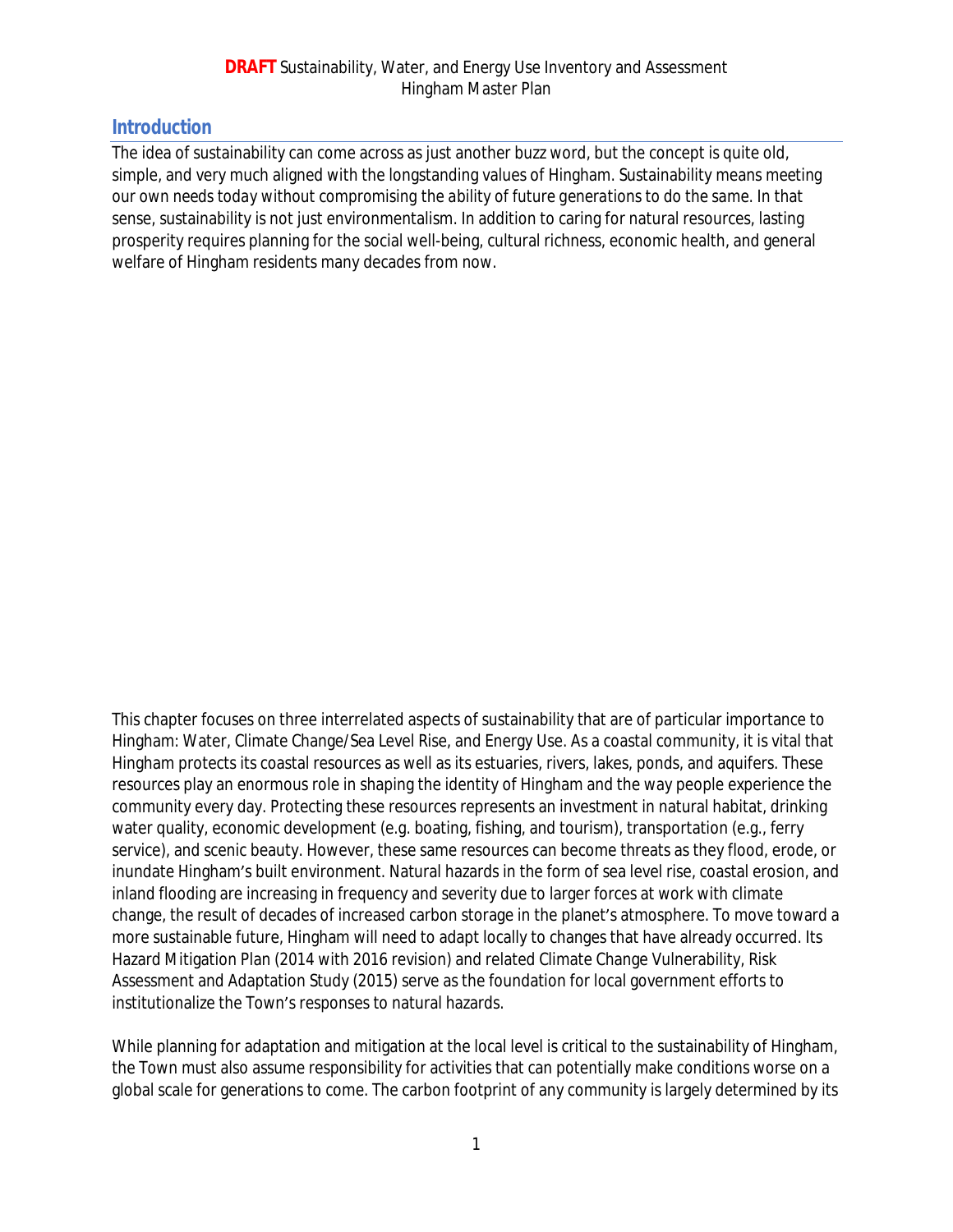energy use. The combined energy use in buildings and vehicles generally makes up the largest share of emissions in a municipality. Hingham is fortunate to have local support and resources for improving the energy efficiency of local buildings and vehicles and expanding opportunities for the use of renewable energy. Its status as a Green Community in Massachusetts is the result of a planning process that identified a series of actions that will make Hingham more proactive in its pursuit of a sustainable future.

Public discussions for this Master Plan process revealed clearly that sustainability, as a value, is shared by many individuals and local organizations who demonstrate this value in their policies, everyday activities, and behaviors. The Town of Hingham is dedicated to furthering these values of sustainability, leading by example and approaching all issues from a sustainability perspective. Throughout this assessment, this commitment is reflected in the "Spotlight on Sustainability" call-out boxes in each of the preceding sections.

## <span id="page-3-0"></span>**Existing Conditions and Trends**

#### <span id="page-3-1"></span>**CLIMATE CHANGE & SEA LEVEL RISE**

#### **Municipal Vulnerability Preparedness**

In 2018 the Town received a Municipal Vulnerability Preparedness (MVP) Planning Grant from the Massachusetts Office of Energy and Environmental Affairs (EEA) to:

- Define top local natural and climate-related hazards of concern.
- Identify existing and future strengths and vulnerabilities.
- Develop prioritized actions for the community.
- Identify immediate opportunities to collaboratively advance planning actions to increase resilience.

The Town completed the MVP process in early 2019 and has since become an MVP-certified community. The top climate-related hazards identified through this process were:

- Coastal flooding
- Inland flooding
- Severe storms
- Heat/Drought

As an MVP-certified community, the Town is now eligible to apply to EEA through implementation grants to advance the actions identified out of the MVP process to address Hingham's top climaterelated hazards.

#### **Climate Change Vulnerability, Risk Assessment, and Adaptation Study**

In 2014 the Town received a Coastal Community Resilience Grant from the Massachusetts Coastal Zone Management Agency (CZM) under CZM's Pilot Grants Program to:

- Identify areas of the town that are vulnerable to the combined effects of sea level rise and storm surge from extreme storm events.
- Assess the vulnerability of municipally owned public infrastructure and natural resources.
- Identify adaptation strategies that will help mitigate the long-term effects of sea level rise and storm surge.
- Educate the public, town officials, and state legislators about those potential impacts.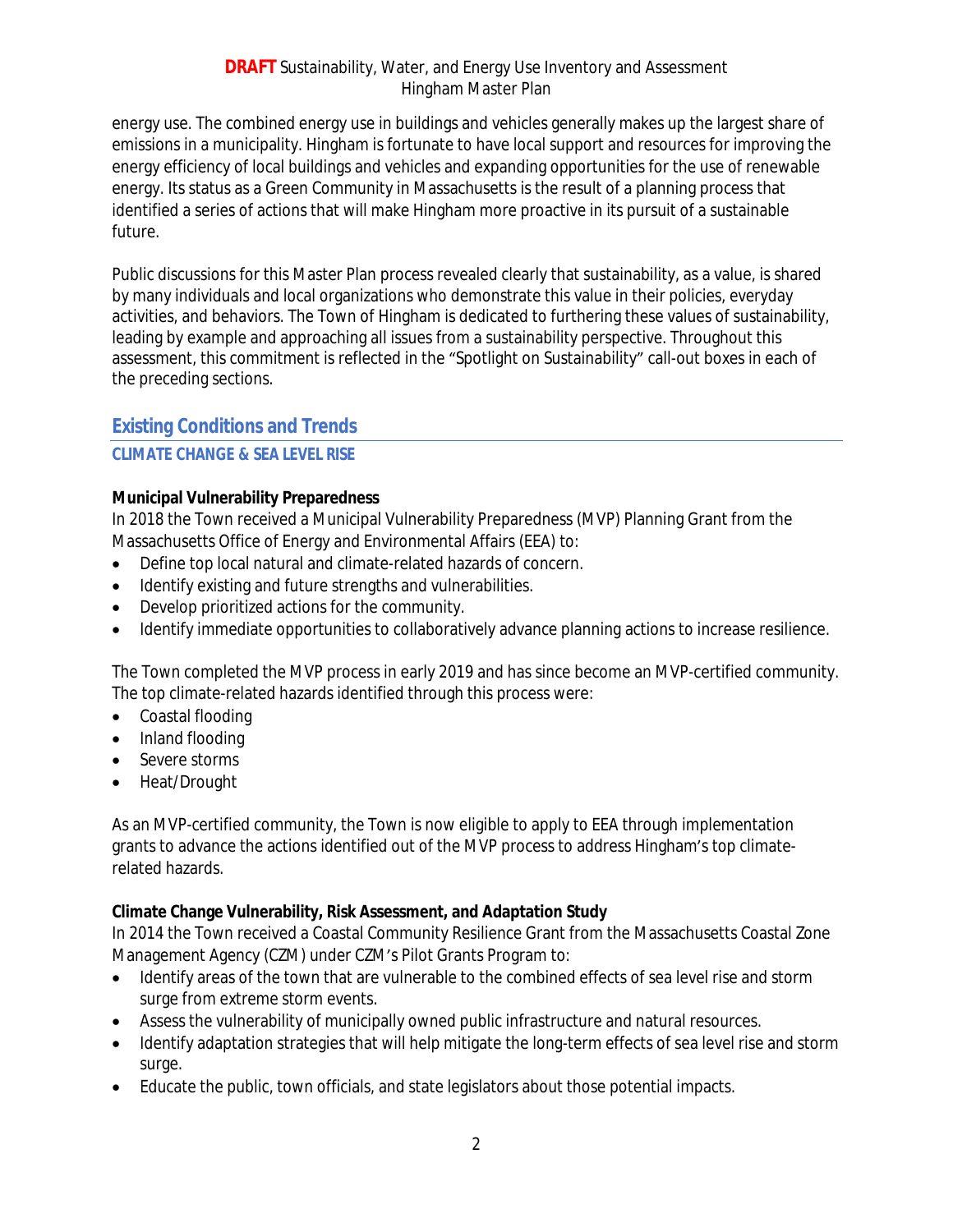Inundation Modeling. The sea level rise and storm surge modeling developed for this study (based on mathematical representations of the processes) was utilized to assess the vulnerability and risk of coastal flooding to Hingham's infrastructure and natural resources. The model incorporates climate change influences on sea level rise, tides, waves, storm track, and storm intensity for present (2013), 2030- and 2070-time horizons.

The sea level rise scenarios used are the same as recommended by Massachusetts CZM and those used by the Massachusetts Department of Transportation and other state agencies (Global Sea Level Rise Scenarios for the United States National Climate Assessment, NOAA Technical Report OAR CPO-1, December 12, 2012), see Figure 8.1. The water surface modeling utilized is part of the existing Boston Harbor Flood Risk Model (BH-FRM), previously developed and includes the Town of Hingham.



**Figure 8.1 – Global Mean Sea Level Rise Scenarios**

Natural Resources Modeling. Based on a qualitative basis, impacts to natural resources including beaches, coves, and salt marshes were assessed. As part of another, larger project with CZM, the software Sea Level Rise Affecting Marshes Model (SLAMM) was linked to the Marsh Equilibrium Model (MEM) and incorporated into this study. In addition, 2011 USGS LiDAR for the Northeast, the 2011 National Wetlands Inventory data layer, sea level rise projections (consistent with those used in the BH-FRM modeling earlier) and additional data input (accretion rates, erosion rates, tidal range and attenuation, freshwater parameters, dikes and dams, and impervious surfaces) were also utilized.

Findings from the modeling show the various wetland classification areas for 2011, 2030, and 2070 where natural resources are evolving (reductions and growth) in response to sea level rise.

Infrastructure Vulnerability Assessment. A risk-based vulnerability assessment for municipally owned infrastructure (including limited state-owned roadways) subject to flooding was also performed in order to show how damaging a flood event can be and what the consequences are to the community, and included:

*Source: Climate Change Vulnerability, Risk Assessment, and Adaptation Study, Kleinfelder, June 29, 2015, p. 7.*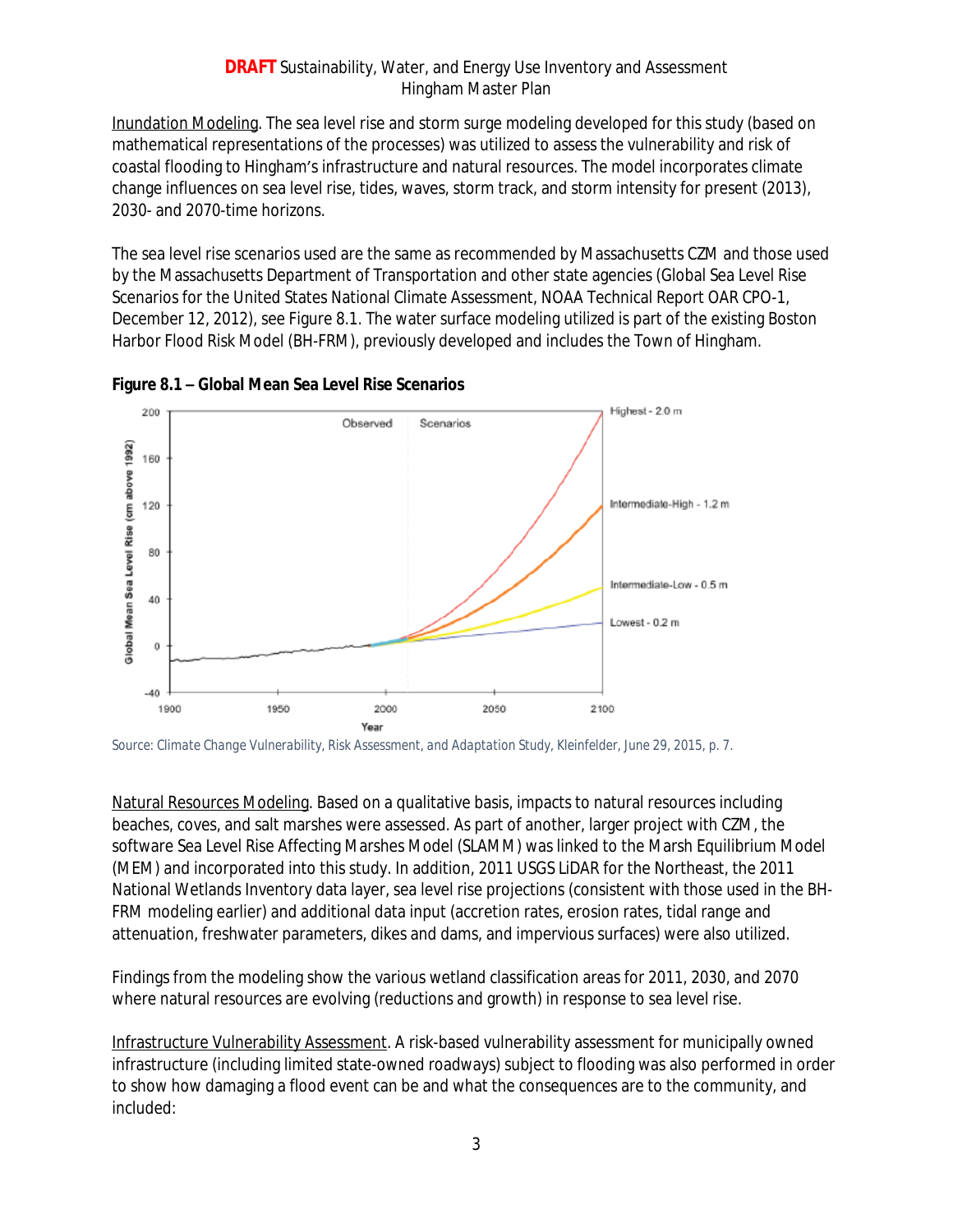- Determining the critical assets subject to flooding
- Determining critical elevations
- Obtaining probability of exceedance data
- Determining consequence of failure scores
- Calculating risk scores and rankings

Adaptation Strategies. As a result of the modeling developed, various adaptation strategies were identified. Generally, there are three approaches for adapting to the effects of sea level rise and storm surge from extreme weather events:

- Protection
- Accommodation
- Retreat

This study reported on a combination of protection and accommodation strategies since retreat strategies would likely not be feasible given the extent of expected inundation by 2070 (although retreat strategies may become more viable by 2100 if sea levels continue to increase as predicted). Recommended adaptation options are based on a base flood elevation equivalent to the 0.2% probability of exceedance in 2030 and 2070, the approximate 500-year recurrence interval.

#### <span id="page-5-0"></span>**WATER**

#### **Natural Water Resources**

For more information on water resources such as coves, rivers, lakes, and ponds, please see the Natural & Cultural Resources section.

#### **Water Supply**

In April 2019, Hingham voters agreed to buy the Town's water system from Aquarion Water Company and take ownership of water supply for the first time since 1879. The purchase includes treatment plants off Main Street, twelve wells, Accord Park Reservoir, 192 miles of pipes, more than 3,000 valves, two tanks, and two booster pumping stations.

Moving forward, the town will hire a water superintendent, operations and maintenance vendor, and capitol vendor as well as organize a citizen's advisory board, made up of three Hingham residents, one Hull resident, and one Cohasset resident. This is a major step toward creating a sustainable municipal water supply for years to come.

For more information on water supply, please see the Community Facilities & Services section.

#### **Hingham Harbor**

Hingham Harbor is arguably one of the most character defining natural features of Hingham. Its coves and islands are a major aspect of Hingham's natural beauty and the harbor itself is a major economic draw for boating, fishing, commuting, and more. Hingham Harbor is located in Hingham Bay, north of Hingham Center and east of Weymouth Back River. The harbor is currently used principally for recreational purposes and is enjoyed by boaters, bathers, beach walkers, and visitors to the waterfront. The study area extends approximately three-quarters of a mile from east to west along the southerly shoreline of Hingham Harbor and includes a mixture of Town-owned properties and privately held properties with active commercial establishments. State highway Route 3A and heavily traveled Summer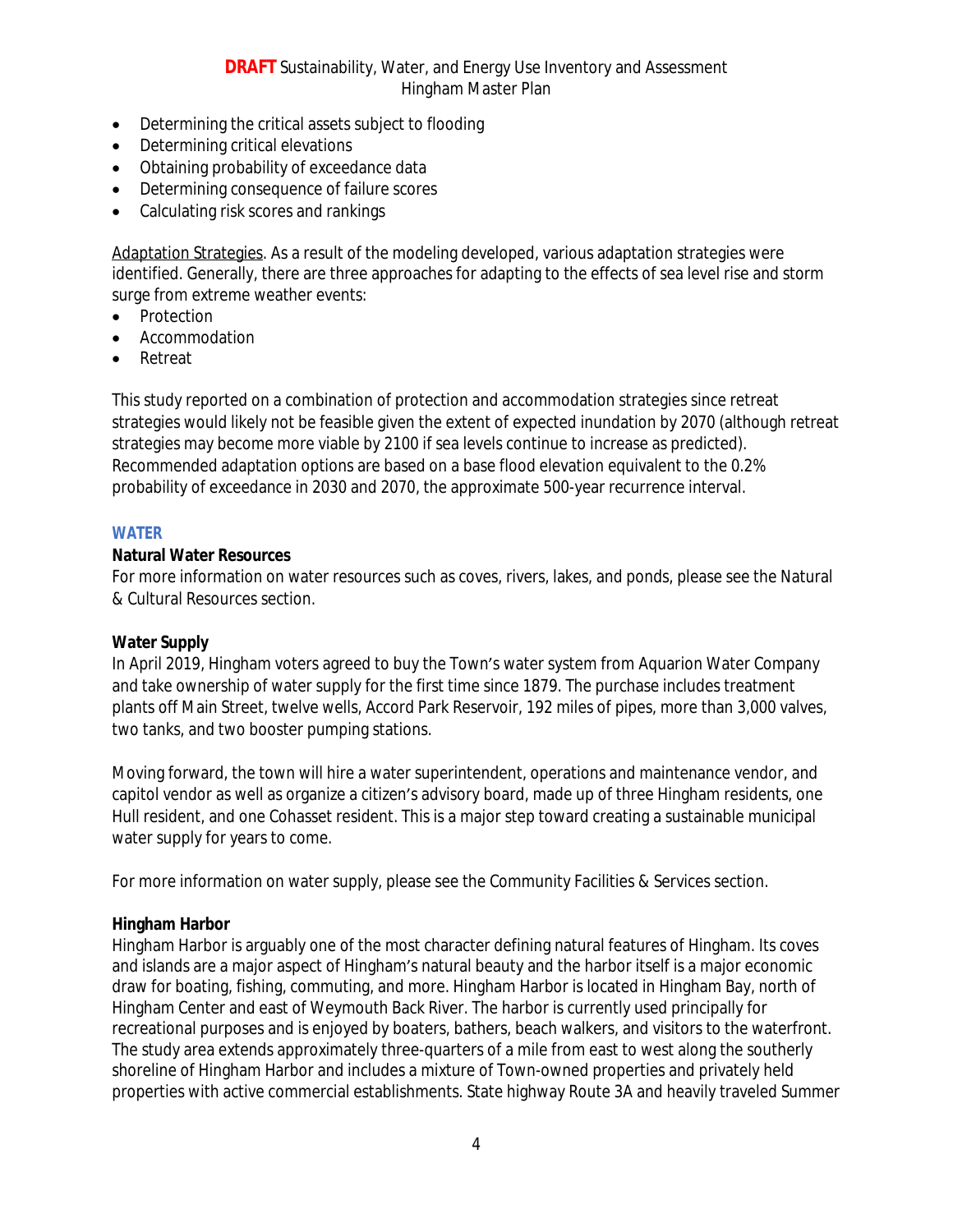Street define the southern boundary of the study area. Commercial businesses remain along the harbor and provide a mix of offices, marine services, and automotive repair/gasoline sales.

The Town-owned lands include the bathing beach and picnic grove, bandstand, "Iron Horse" Park, Town Pier, Whitney Wharf Park, P.O.W./M.I.A. memorial, Barnes Wharf/Lincoln Maritime Center, and Steamboat Wharf. The Commonwealth of Massachusetts controls the land at the rotary and Route 3A. The Trustees of the Bathing Beach control the westernmost portion of the harbor study area and Grove.<sup>1</sup>

Master Plan for Hingham Harbor. In July 2007, the Town, led by the Hingham Harbor Development Committee, completed a Master Plan for Hingham Harbor. Goals of the plan include:

- Creation of contiguous, safe, attractive, and universally accessible pedestrian access along the harbor.
- Increased mixture of public recreational opportunities.
- Visionary planning for future harbor area land uses and improvements.
- Identifying selected projects for near-term (5-15 years) implementation.

The Harbor Development Committee is seeking funding to update this plan now that it is over ten years old. Focus areas that should be considered for any plan update are sections on programs and facilities, as well as ways to better connect the Harbor area with downtown Hingham.

Hingham Harbor Development Committee. Originally formed in 1957 as the Dredging Committee, the Harbor Development Committee (HDC) was established in 1971 by Town Meeting Warrant Article as an advisory committee to the Selectmen with a mandate to "coordinate the planning and development of the tidal water areas within the Town borders." The Town's Trustees of Bathing Beach is considered a "sister agency."

Major Responsibilities of the Harbor Master. The Harbor Master has jurisdiction over all the coastal waters, rivers, and ponds of Hingham including activity on the five islands in the harbor. Most of the activity is in the coastal waters during the summer months, when boats are in the water 24 hours per day, seven days per week. The off-season workload is significant but has a greater focus on management and maintenance of the boat fleet or other equipment and administrative duties (e.g., permits, budgets, etc.). The Harbor Master and staff have full police powers across the entirety of the Town and can therefore respond to and assist with any police action in the community. While boating in the Harbor is primarily recreational, a small lobster fleet still exists.

Facilities. Harbor Master facilities include:

- Public waste pump-out facility shoreside
- Off-shore pump-out with a boat
- One town public tie-up in the inner harbor
- Three private marinas
- One maritime center (town-owned and rented to the maritime center)
- One yacht club
- One storage shed used for employee service
- Town-owned vessels and vehicles, including:
	- o Three vessels

<sup>1</sup> Description of Hingham Harbor copied directly from *Master Plan for Hingham Harbor*, 2007.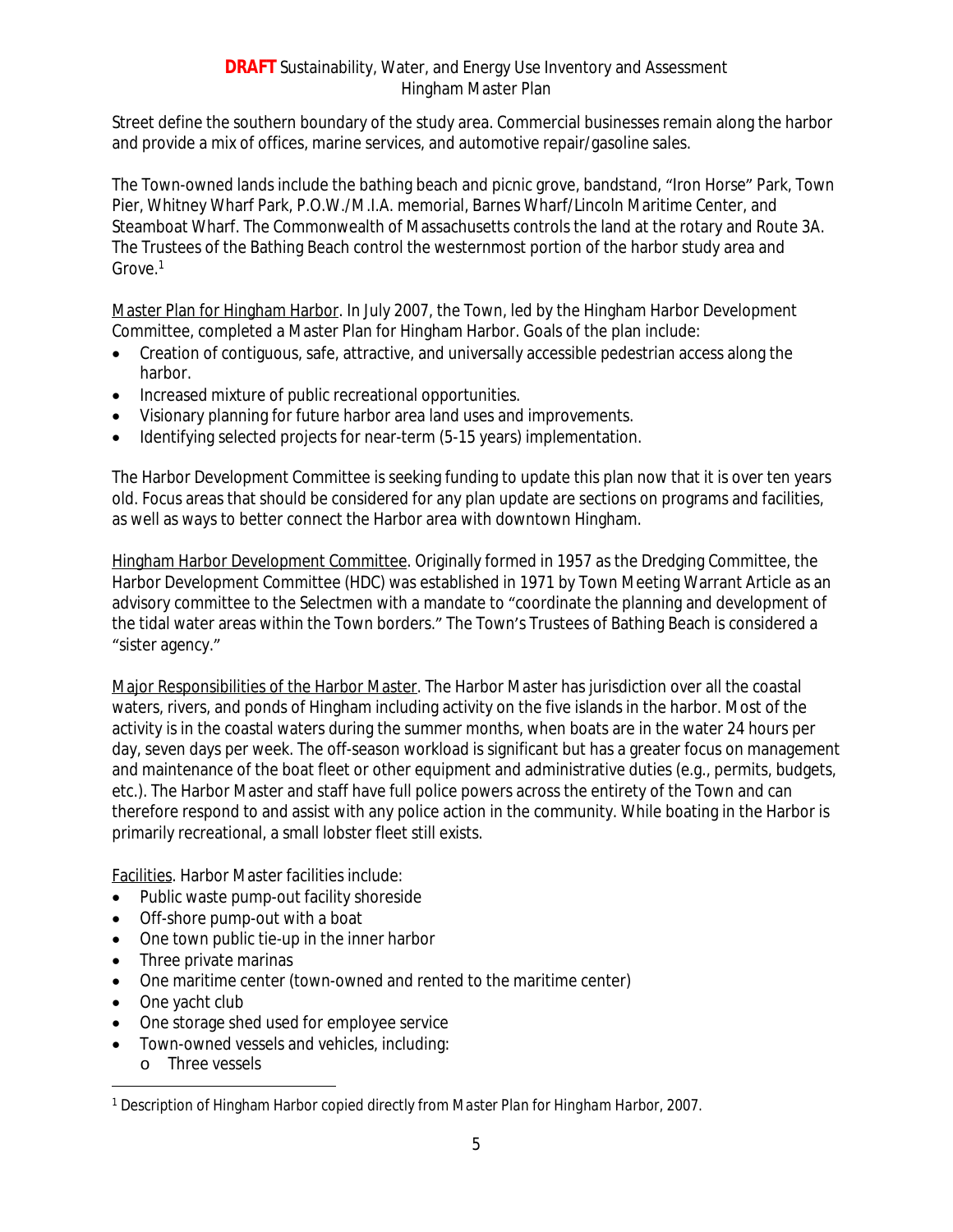- o Two trucks
- o Two trailers
- o Smaller gator

Discussions with the Harbor Master for this Master Plan suggests that a smaller boat with a shallow draft would be a valuable addition to the fleet. The occasional need for shallow water access along with low clearance at the bridge at George Washington Blvd would be addressed with a smaller craft. The Harbor Master and crew also do not have access to a high-quality indoor storage/repair facility. Currently, the Harbor Master rents a small bay from the school department for storage, but this is not equipped for repairs. Without a large repair garage or shed, maintenance needs to take place outside, which can be very problematic in off-season inclement weather. Engines and more complicated repairs often have to be done at marine shops out of town. This is not ideal because a boat that is sent away is not available if there is an emergency and it is generally not cost effective due to transport expenses.

Recent and Pending Improvements. The Town has made many recent investments in the Harbor area, and has future investment in the pipeline including:

- Basin dredging (completed every 10 years)
- A pedestrian bridge was built linking the Harbor to Whitney Wharf
- Bathhouse and snack shed improvements
- Harbor wharfs and walls have been studied and recommendations made for elevating them to account for sea level rise
- Armor stone replacement at Bathing Beach
- Protective dune installation at Bathing Beach parking lot
- Harbor Walk being installed in three phases
- Replacement boat ramp has been designed and will be built soon
- New mooring technology that may allow for boat to be moored in more dense configurations

Further, the ongoing Route 3A transportation corridor improvements, led by the Route 3A Task Force, are a driving force behind much of the change along the Harbor now.

#### <span id="page-7-0"></span>**ENERGY USE**

Energy impacts nearly all aspects of our daily lives. We depend on energy to travel; to heat and cool our buildings; and to power everything from streetlights, to smartphones, and medical equipment. Today, as the environmental and financial costs of energy rise, the need to produce and consume energy responsibly is clear. The thoughtful development of energy policies will provide a multitude of benefits to us all. Finding ways to rely less on fossil fuels and more on renewable energy sources can help improve air quality and related public health issues over time. The same is true when we use energy more efficiently. Clean energy is also a growing sector in the Nation's economy and presents an opportunity for local jobs.

Energy is an essential component of nearly everything the Town of Hingham does. The Town uses energy for buildings, street lighting, municipal vehicles, and equipment. Energy requires a tremendous amount of infrastructure for both supply and distribution. Traditional sources of energy and existing rates of consumption are not sustainable for the environment or for the economy. Burning fossil fuels has harmful impacts on the environment and the decreasing supply is increasing costs. Communities across the country are responding by modifying operations, with an emphasis on energy conservation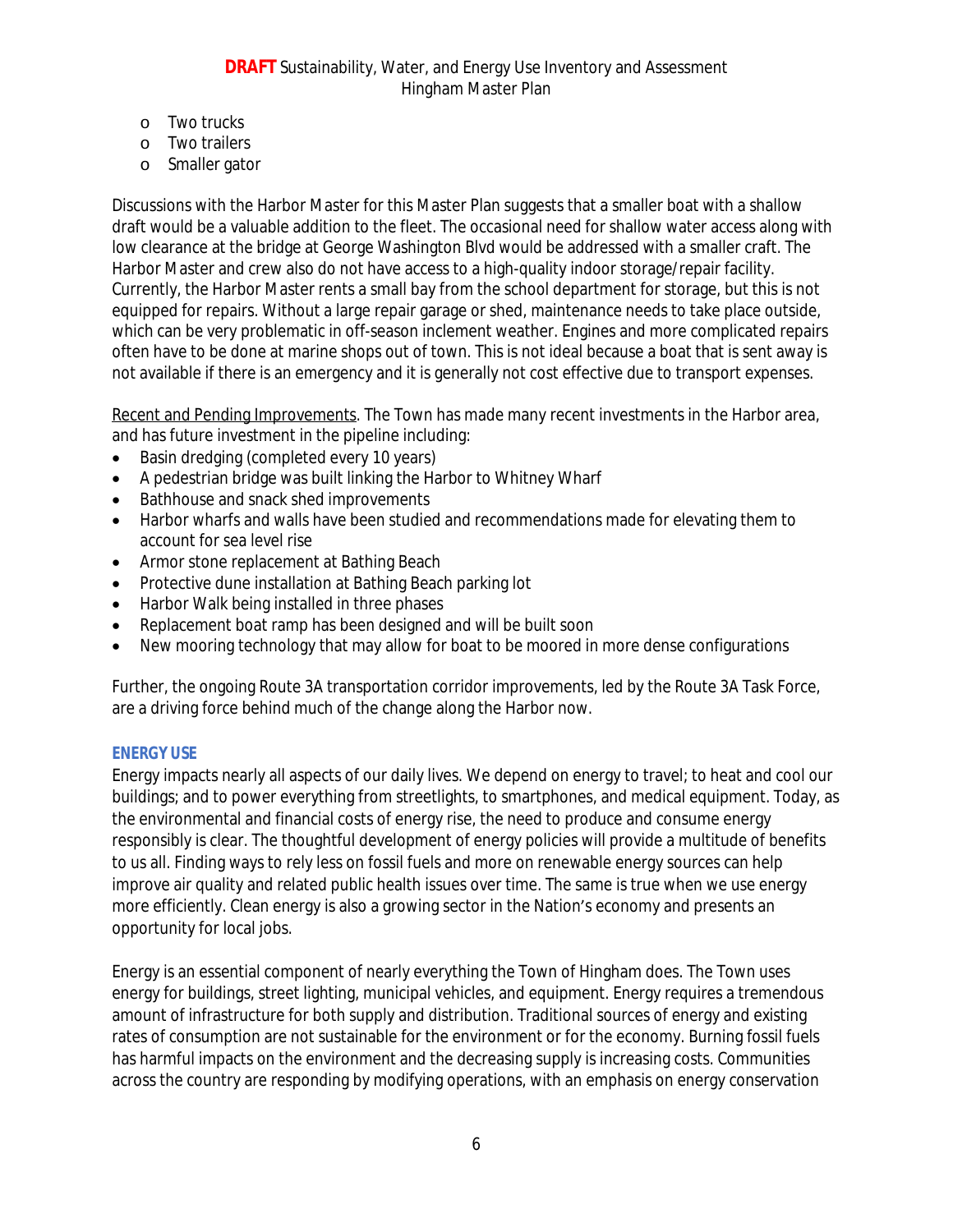and efficiency, renewable energy sources, and fuel-efficient vehicles, lowering the cost of municipal services while also reducing environmental impacts.

It is important to keep the local, regional, and global perspective in mind when thinking about energy issues in Hingham. Energy planning is relevant to the Town's operations but also to residents and businesses living and operating within Hingham. The master plan will consider strategies to reduce consumption as well as the sources of energy, generation, and distribution within the Town, security and reliability, and the impact on the local and regional economy.

Much like sustainability, it is important to view energy as a subset of every aspect of the master plan since energy strategies will help to ensure sustainable development practices are used, housing is energy efficient, businesses can reduce energy costs and operate efficiently, and efficient transportation options are available.

The Town has implemented several measures to reduce energy costs, diversify energy generation, and reduce greenhouse gas emissions related to municipal operations. This assessment provides an overview of municipal energy projects and programs currently being employed by the Town.

#### **Green Communities Designation**

In December 2018, Hingham was designated a Green Community by the Green Communities Division of the Massachusetts Department of Energy Resources (DOER). Once a community has been designated as a Green Community the Division provides technical assistance and financial support to improve energy efficiency and increase the use of renewable energy in public buildings, vehicles, facilities, and schools. For example, Hingham has already received over \$140,000 in grant funding to implement energy efficiency measures at the Broad Cove Sewer Pumping Station, South Elementary School, and Hingham High School.

Hingham had to meet the five criteria for Green Communities in order to be designated:

#### Criterion 1: *As-of-right siting in designated locations for renewable/alternative energy generation, research and development, or manufacturing facilities*.

The Town allows such uses by right in both the Industrial and Industrial Park zoning districts. A recent buildout analysis conducted by the Town suggests there is more than the minimum required development potential than what is required by the Green Communities program.

#### Criterion 2: *Expedited application and permit process for as-of-right energy facilities*.

Most such facilities are subject only to non-discretionary site plan review, which means they must be approved within 75 days so long as they meet all technical requirements. Further, in 2014 the Town designated South Shore Park – an area within the Industrial Park zoning district in South Hingham – as a Priority Development Site (PDS) per MGL 43D. This is a mechanism for ensuring a faster permitting process in exchange for financial and technical assistance from the State.

#### Criterion 3: *Energy use baseline and plan to reduce energy use by twenty percent (20%) within five (5) years*.

The Town worked with the Metropolitan Area Planning Council (MAPC) to prepare an Energy Reduction Plan in November 2018. The plan and its baseline assessment are summarized below.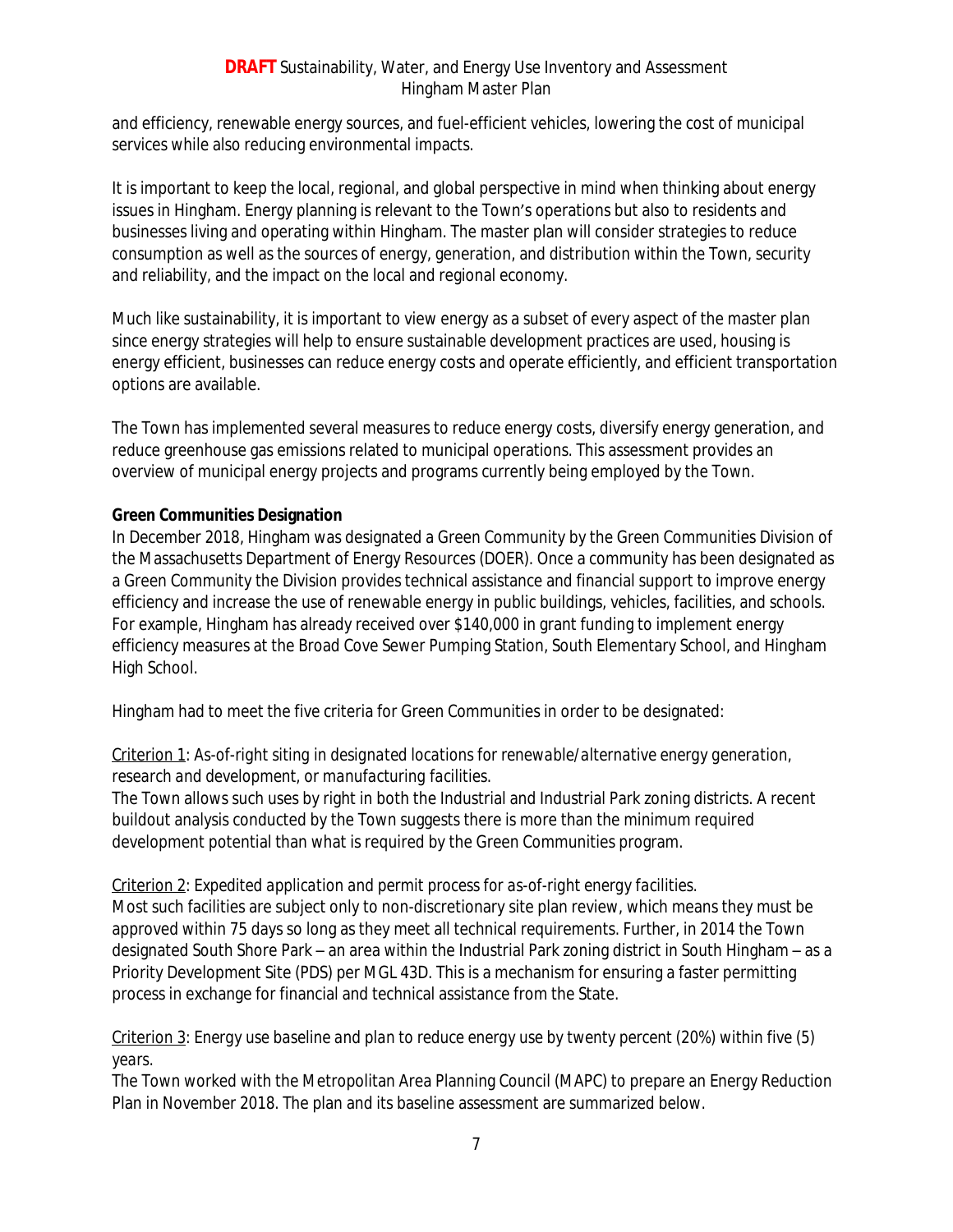## Criterion 4: *Purchasing only fuel-efficient vehicles*.

In October 2018, the Town formally approved a Fuel-Efficient Vehicle policy. This policy states, in brief, that all Town departments and divisions shall purchase only fuel-efficient vehicles for municipal use whenever such vehicles are commercially available and practicable. This does not apply to "exempt" vehicles such as fire trucks, police cruisers, and other vehicles that do not currently have more fuelefficient options. The Town will keep an inventory of vehicles in order to track progress on this criterion over time. Currently, the Town owns and maintains 112 vehicles – however, only twelve of them are "non-exempt" and subject to this policy. Of these twelve, the average age is 7.8 years and the average fuel efficiency is about 22 MPG.

Criterion 5: *Adopt the Board of Building Regulations and Standards Stretch Code for new construction.* The Town adopted the "stretch code" which emphasizes energy performance, as opposed to prescriptive requirements, and is designed to result in cost-effective construction that is more energy efficient than that built to the "base" energy code.

#### **Town of Hingham Energy Reduction Plan**

Hingham has a concrete plan to reduce its energy consumption by 20% between 2018 and 2023. All data below comes from the Hingham Energy Reduction Plan, approved by the Town in November 2018. The results of this effort will make a huge difference in the carbon footprint of Hingham's municipal buildings, street and traffic lights, utilities, vehicles, and other infrastructure. The report showed that in 2018, the Town's baseline energy usage was 102,787 MMBTUs (Million British Thermal Units – a standards measurement of the energy content of fuel). This means the target reduction is 20,557 MMBTUs, which amounts to the equivalent of over 3,700 barrels of oil!

*Figure 8.2: Hingham Energy Reduction Plan, 2018*

Currently, the vast majority of energy consumption (95%) comes from buildings (73%) and vehicles (22%). Consequently, building energy efficiency is where the Town stands to gain the most. As seen in Table 8.1 below, the top ten energy users in Hingham are all buildings and include all six public schools.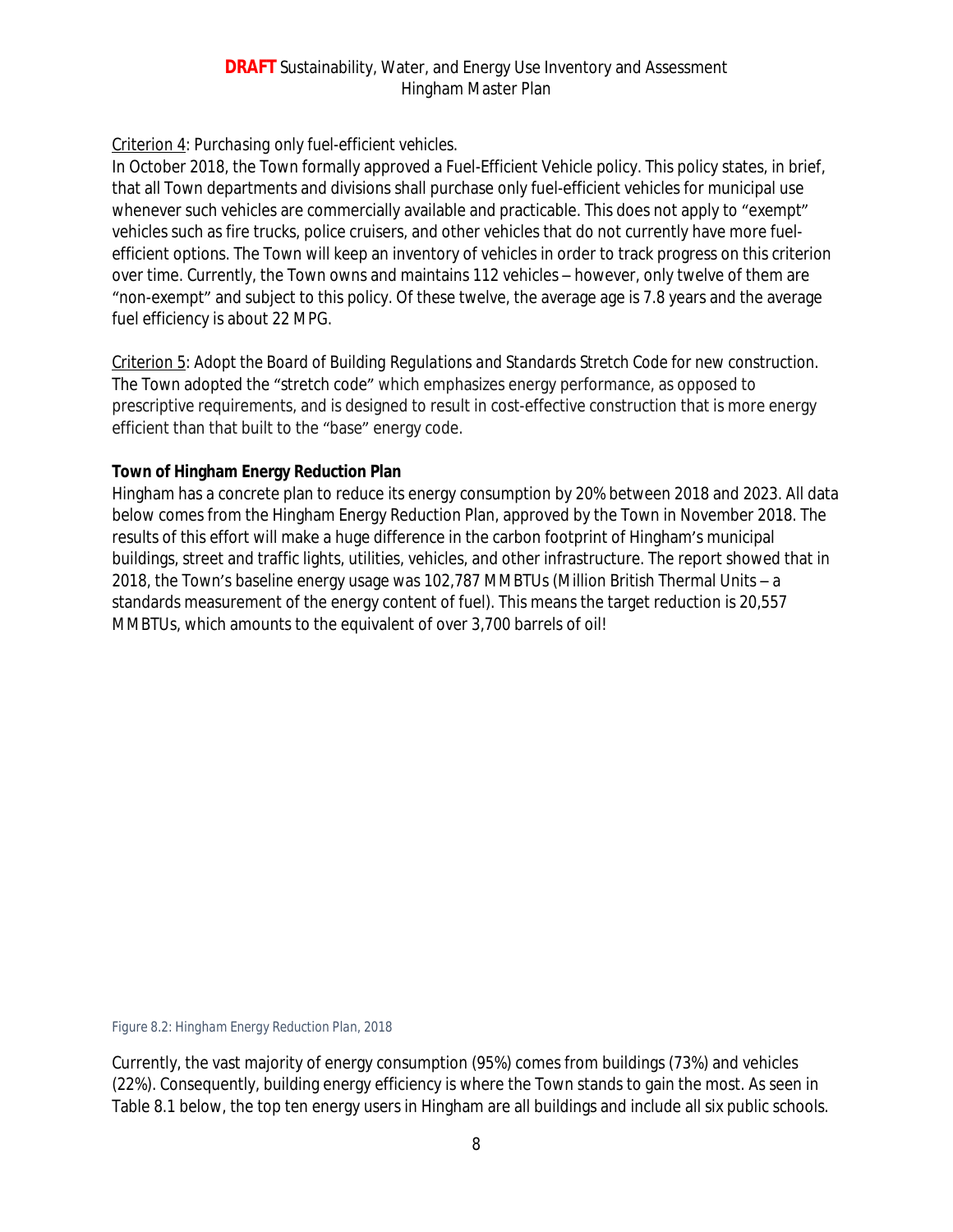| Table 8.1. Top 10 Energy Users in Hingham            |                                  |                                          |  |
|------------------------------------------------------|----------------------------------|------------------------------------------|--|
| <b>User</b>                                          | <b>Annual Energy Use (MMBTU)</b> | <b>Annual Energy Use (% of Baseline)</b> |  |
|                                                      |                                  |                                          |  |
| Hingham High School                                  | 20,614                           | 20.06%                                   |  |
| Hingham Middle School                                | 10,762                           | 10.47%                                   |  |
| Hingham Town Hall                                    | 7,673                            | 7.46%                                    |  |
| South Elementary School                              | 6,208                            | 6.04%                                    |  |
| <b>Foster Elementary School</b>                      | 5,302                            | 5.16%                                    |  |
| South Shore Country Club                             | 4,650                            | 4.52%                                    |  |
| Plymouth River Elementary                            | 3,816                            | 3.71%                                    |  |
| School                                               |                                  |                                          |  |
| Hingham Public Library                               | 3,717                            | 3.62%                                    |  |
| East Elementary School                               | 2,709                            | 2.64%                                    |  |
| <b>Central Fire Station</b>                          | 1,883                            | 1.83%                                    |  |
| Source: Town of Hingham Energy Reduction Plan, 2018. |                                  |                                          |  |

Five energy users alone make up about half of the Town's energy use, and therefore present the best opportunities for reduction in energy consumption.

The energy reduction plan calls out sixty-seven specific energy conservation measures to take over the next four to five years in twenty-three different facilities. It also provides general guidance for pursuing even more and deeper conservation efforts beyond the first five years. The Green Communities program is an excellent way for Hingham to continue pushing itself toward more sustainable energy policy and outcomes well into the future.

#### **Public Resources**

Massachusetts offers a number of programs designed to support energy efficiency and renewable energy upgrades to buildings. From single-family homes, to commercial and industrial structures, to municipally owned buildings, programs are available to aid in financing and provide support. Energy efficiency upgrades can come at a wide variety of costs. Some efforts, like replacing light bulbs with new higher efficiency model, come at a nominal cost. However, when a property owner faces higher cost improvements such as upgrades to heating and cooling systems, or the installation of renewable energy systems, the cost of those improvements can at times become prohibitive. The programs discussed below each provide opportunities to assist property owners in securing the knowledge and funding necessary to lower their energy costs and reduce environmental impact.

Local Resources: The Hingham Municipal Lighting Plant (HMLP) provides electricity to customers in Hingham. HMLP is a member of New England Power Pool (NEPOOL) and ISO-NE (Independent System Operator - New England), so it can provide power more reliably since it is connected to the power grid and not buying power from a single supplier. HMLP is a public power system, one of over 2,000 in the country. By being public, residents have control instead of investors. HMLP offers incentives to customers looking to make their homes or buildings more energy efficient, including ENERGY STAR appliance rebates, energy efficient light bulbs, and an Energy Advisor service that provides over-thephone consultations as well as in-home energy audits.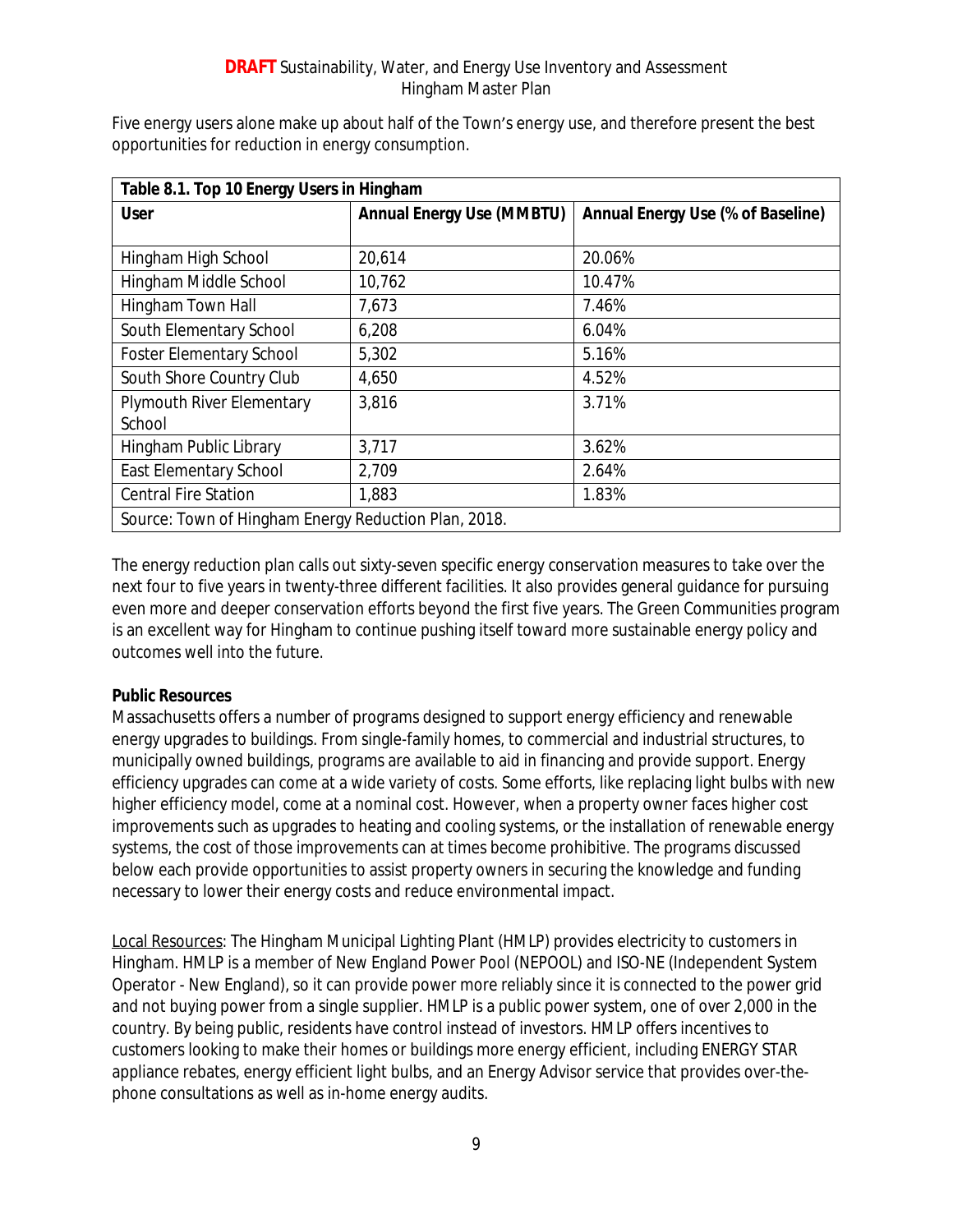In terms of renewable energy, HMLP offers a rebate in the form of a credit on the bills of customers who install and own a photovoltaic system at their homes in Hingham. The amount of the rebate varies according to the capacity of the photovoltaic system.

State Resources: At the state level, Massachusetts has at least thirty different energy efficiency and renewable energy financial incentives potentially available to the Town of Hingham and/or local property owners and businesses. These incentives include loans, rebates, and grants, as well as tax credits, incentives, exemptions, and deductions.

State level agencies with information regarding these resources and more include:

- **Massachusetts Department of Energy Resources (DOER):** <https://www.mass.gov/orgs/massachusetts-department-of-energy-resources>
- Massachusetts Clean Energy Center (MassCec):<https://www.masscec.com/about-masscec>

Massachusetts offers some of the best energy rebates and incentives in the country. DOER has compiled a clearinghouse of these rebates and incentives called the Commonwealth Energy Tool for Savings (energyCENTS). This tool provides a single-entry point to all the energy saving opportunities available to Massachusetts residents, businesses, and institutions, including rebates, loans and financing for electric vehicles, appliances, home energy assessments, solar electricity, and much more. Just answer some basic questions about your home or your business, and a list of everything you may be eligible for will be filtered for you.

<http://public.dep.state.ma.us/Doer/mesa/#/home>

#### **Electric Charging Stations**

The number of plug-in electric cars on American roads grows every year, and with them comes the need for more places to charge them.

In order to plan for electric vehicles, it is important to understand the difference between the three types of charging currently common in the United States.

Level 1 (120-volt): The "charging cord" that comes with every electric car has a conventional three-prong plug that goes into any properly grounded wall socket, with a connector for the car's charging port on the other end and a box of electronic circuitry between them. This is the slowest type of charging, although for plug-in hybrids with smaller battery packs, it may be enough to recharge in a few hours to overnight.

Level 2 (240-volt): Most dedicated home and public charging stations operate at 240 Volts, with their cables again connecting to the standard charging port on a car. For charging stations installed at home, this requires the same type of wiring as an electric stove or clothes dryer. This will be at least twice as fast as Level 1 charging, often quicker, due to the higher amperage of the circuit. At a minimum, such charging stations should be installed on a dedicated 40-amp circuit, but to future-proof the wiring, 50 or 60 amps is better. Generally, owners of battery-electric cars will require a Level 2 home charging station to provide overnight recharges.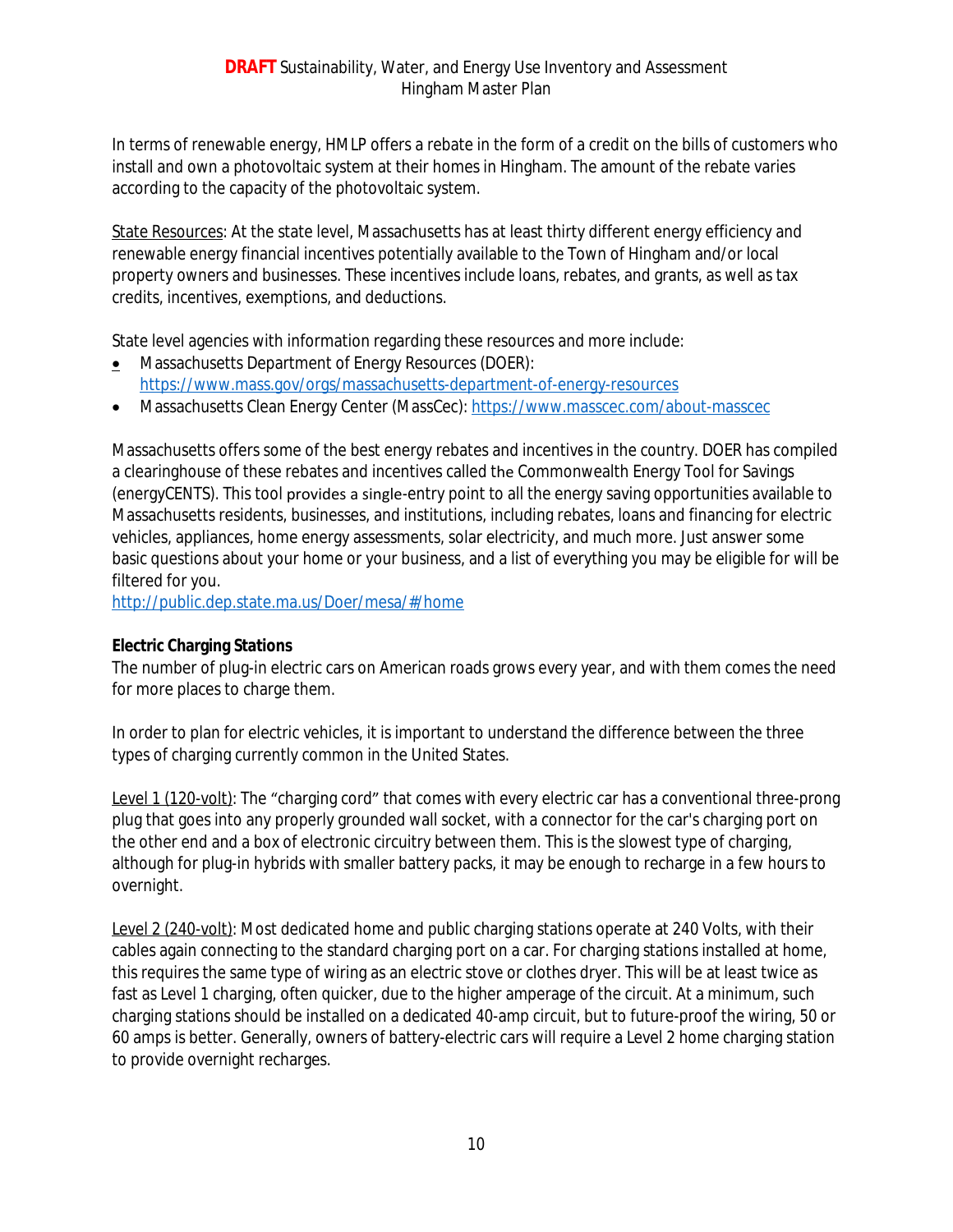DC Fast Charging: DC fast charging uses direct current (DC) rather than household alternating current (AC) and is very high-powered. This means that DC charging is really only practical at dedicated public sites, often along highways, given the higher cost for a utility to install dedicated high-power lines. Unlike the first two charging types, where every plug-in car in the U.S. uses the same "J-1772" socket (except Tesla, and even it provides an adaptor), there are three different kinds of DC quick charging.

- CHAdeMO: This is currently the most popular standard, used by many Japanese and Korean car makers.
- CCS (Combined Charging Standard): All U.S. makers except Tesla and all German makers use this standard.
- Tesla Supercharger: Tesla has gone its own way and created a dedicated network of free, highpowered fast-charging stations that can only be used by Tesla owners.

For owners of electric and plug-in hybrid vehicles in Hingham, the following are the charging options available today.

Home: Across the country, most recharging is done at home and overnight. This is when electricity is usually cheapest. Many battery-electric car owners will install a charging station in their garage or carport. For plug-in hybrids, many owners just stick with the 120-volt charging cords described above.

Work: Charging at work is quietly growing in popularity. It's a good way for corporations to cut their carbon footprint, it's not that expensive to install, and it's a nice employee perk--whether or not the company or landlord charges a fee for it.

Public Sites: Finally, there are thousands of public charging stations throughout the U.S. and Canada, and the number grows each week. Virtually all public sites offer Level 2 charging, with a few providing DC fast-charging as well - increasingly with both CHAdeMO and CCS cables. Some public charging is free, while other sites impose a fee, using several different networks that generally require membership up front.

According to the website PlugShare [\(www.plugshare.com\)](http://www.plugshare.com) there are currently no charging stations within the Town that are open to the public. The nearest charging station is located at Weymouth Town Hall, with seven others located around the periphery of Hingham in Weymouth, Braintree, Rockland, Norwell, and Scituate.

## **Other Energy Resources and Efforts**

[MBTA Solar Land Lease:](https://www.hingham-ma.gov/800/MBTA-Solar-Land-Lease) In 2018, MBTA installed a solar panel array above the parking lots at the West Hingham and Nantasket Junction Commuter Rail Stations. The project is meant to provide environmental benefits such as reducing carbon emissions and also help the town reduce carbon dioxide while providing covered parking space for residents.

Cleaner Greener Hingham: This Town committee provides resources to residents on green practices. Their mission is to promote the practice of long-range planning for recycling and composting through education and facilitation.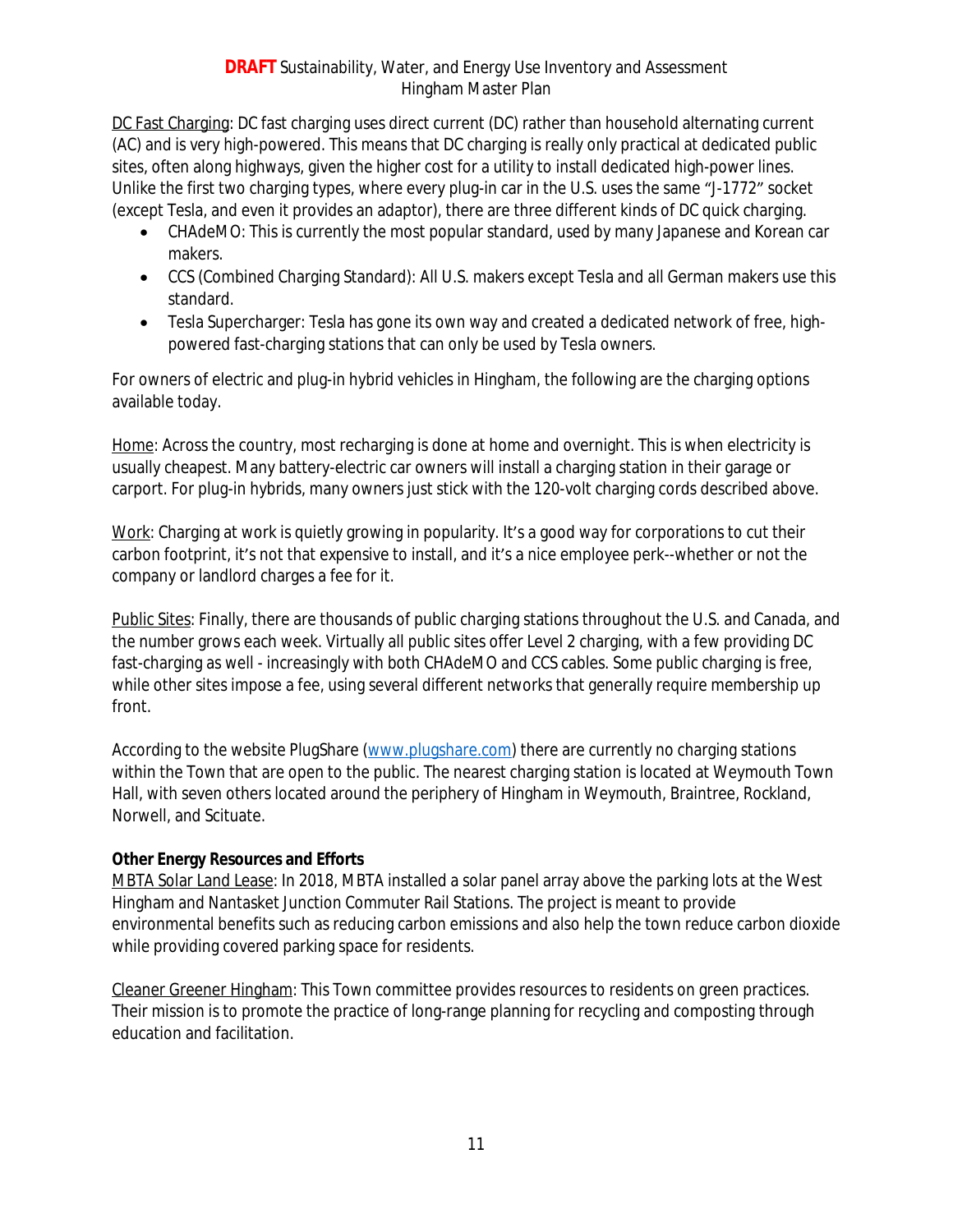Energy Action Committee: This Town committee is charged with helping to reduce energy use and promote energy efficiency and renewable energy use throughout Hingham. It is also the committee charged with planning for climate change.

#### **Issues and Opportunities**

#### <span id="page-13-0"></span>**CLIMATE CHANGE & SEA LEVEL RISE**

#### **Municipal Vulnerability Preparedness**

There were several issues identified by the Municipal Vulnerability Preparedness project as specific areas of concern. These are summarized below.

Geographic (vulnerable to flooding under current conditions):

- Hingham Shipyard
- Bare Cove Park
- Hingham Harbor coast/waterfront
- Route 3A rotary and corridor

#### Infrastructural:

- Aging sewer/drainage infrastructure (sewer pump stations) vulnerable to inland and coastal flooding, and future capacity based on precipitation projections.
- Public transportation (commuter rail and ferry) vulnerable to flooding of the train tunnel/severe storms and potential for disruption in ferry/train service. A better understanding of flood-prone areas in commuter rail line vicinity (near Route 3A) due to alteration of topography associated with rail's construction.
- Seawalls/Piers/Oceanic Buffers vulnerable due to existing conditions and need for maintenance.
- Emergency shelters (number and capacity of, public's knowledge of shelter locations) vulnerable to all hazards.
- Utility resiliency (need for green energy to reduce emissions and need to improve utility users' education regarding improvements to consumption) vulnerable to all hazards.

#### Societal:

- Evacuation routes (communicate location to general public) vulnerable to all hazards.
- At-risk populations (aging population and assisted living facilities) vulnerable to flooding, heat and drought.
- Reliance on technology (interruption of essential services) vulnerable to severe storms.
- Evacuation of pets (during emergencies) vulnerable to all hazards.
- Historic monuments, structures and cemeteries (located along the waterfront) vulnerable to coastal flooding.

#### Environmental:

- Ground and surface water supply (maintaining existing quality/quantity).
- Chemical management (hazardous materials) vulnerable to all hazards.
- Open space/Health of forests vulnerable to flooding, severe storms and drought.
- Transfer station as a potential source of pollution.

The Municipal Vulnerability Preparedness project identified many opportunities to improve resilience, including the following high priority recommendations: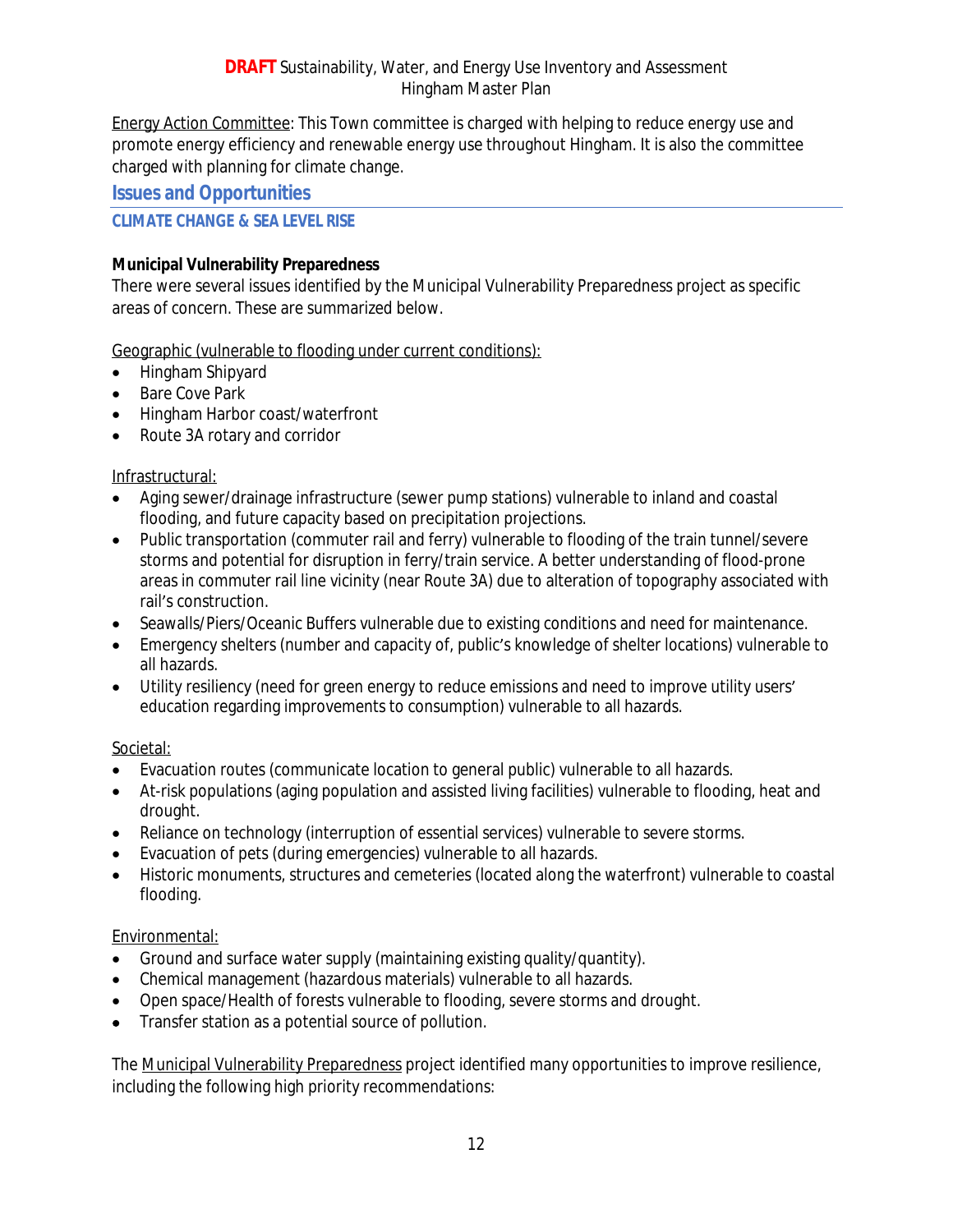- Increase the height of the existing seawalls and adjacent upland, continue ongoing maintenance of existing walls, and work with private property owners to improve private seawalls.
- Implement resiliency improvements to sewer pump stations, including installation of watertight mitigation gates, improvements to pump station buildings, and sealing of manhole covers.
- Protect the quality and quantity of potable groundwater and surface water supply, including:
	- o Identifying additional sources of water supply
	- o Reducing water usage within the Town
	- o Establishing emergency water distribution sites
	- o Educating homeowners on testing of private wells
	- o Education private well owners and developing a bylaw related to irrigation

The biggest barrier to implementation of these recommendations is a sustainable source of funding.

#### **Climate Change Vulnerability, Risk Assessment, and Adaptation Study**

Issues and Opportunities for Infrastructure. According to the study, the highest risk infrastructure assets are seawalls and other coastal stabilization structures (projected to flood annually by the 2070 timeline). Recommendations from the study fall under three categories:

- Present: Improvements that need to be addressed today (2013) due to existing conditions
- 2030: Improvements that will be necessary by 2030
- 2070: Improvements that will be necessary by 2070.

Those recommendations identified as 'Present' represent both the most pressing issues and opportunities for addressing climate change locally.

Coastal Stabilization Structures:

- Inner Harbor/Iron Horse Park: Design, permit, and construct improvements to existing waterfront structures and landscape.
- Lincoln Street/Bridge Street/Route 3A Bridge: Continue monitoring structures for condition and scouring.

Facilities/Buildings:

 William L. Foster Elementary School: Develop an emergency student relocation plan under the scenario that the school is flooded and unable to be occupied for an extended period.

#### Roadways:

- Route 3A/Otis Street/Summer Street:
	- o Prepare evacuation planning and education for floodplain residents, businesses, and institutions.
	- o Purchase electronic warning signs for road closures/evacuation if none already available.
	- o Identify alternate heliport location for use during flooding events.
	- o Carry out planning, engineering design, environmental assessment on options to raise Route 3A.
- George Washington Boulevard:
	- o Coordinate closely with Hull on road closures/evacuations through Hingham.
	- o Establish a debris management and roadway/bridge inspection protocol to re-establish access to Hull via Hingham.
- Rockland Street to Hull Street: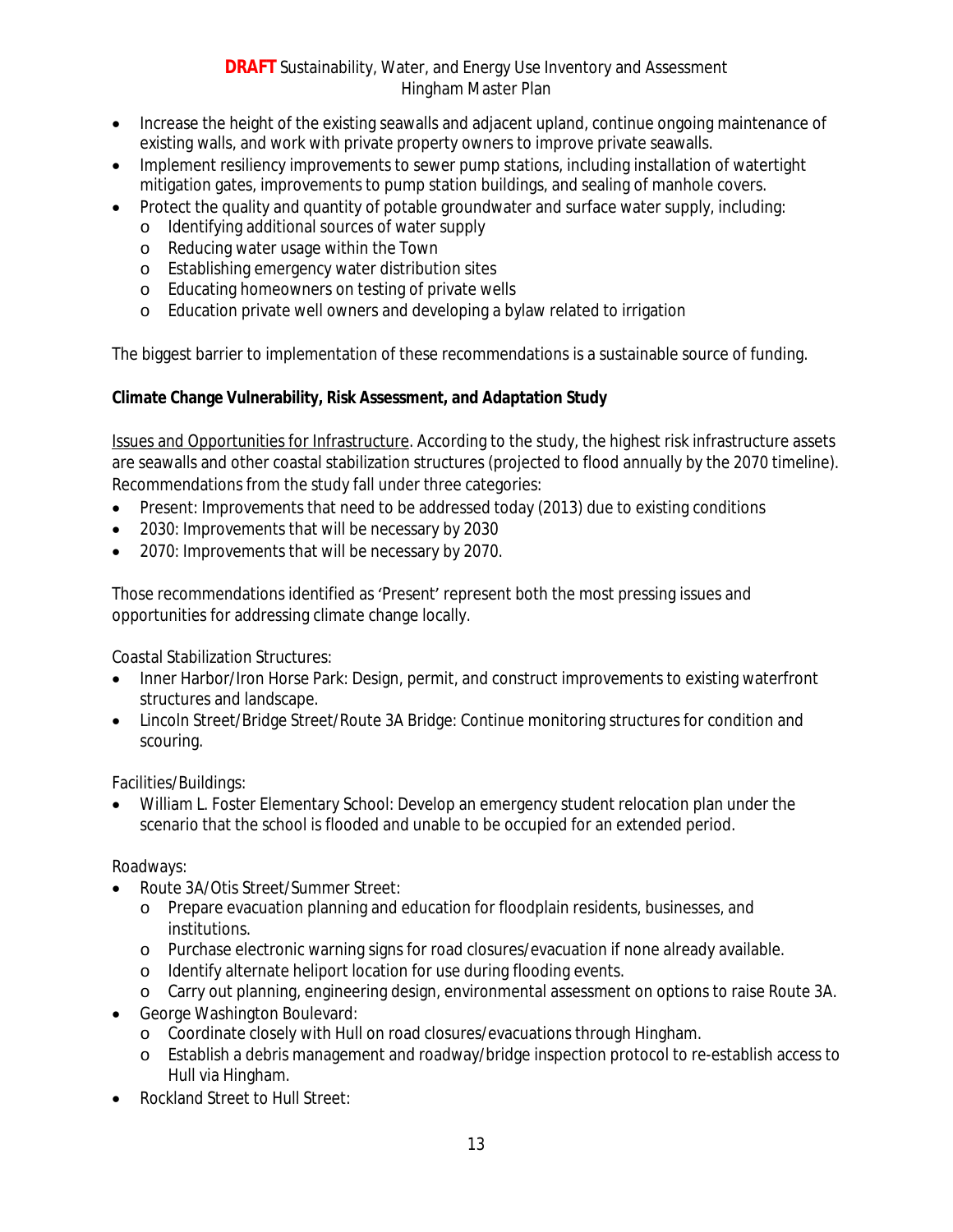- o Coordinate closely with Hull on road closures/evacuations through Hingham.
- o Purchase electronic warning signs for road closures/evacuation not already available.
- o Establish a debris management and roadway/bridge inspection protocol to re-establish access to Hull via Hingham.
- o Maximize the protective ecosystem functions that the adjacent salt marsh provides.

#### Issues and Opportunities for Natural Resources

Broad Cove:

- Increase the size of the culvert under Route 3A to improve tidal flow from Hingham Harbor.
- Include tidal controls.
- Raise the elevation of Route 3A.

Hingham Harbor Shoreline:

 Conduct a coastal processes and adaptation study to evaluate potential gray and green adaptation strategies.

Beal Cove:

 A good location for potential green resilience design (thin layer deposition projects, marsh expansion projects and/or living shorelines).

Issues and Opportunities for Policy/Regulatory Revisions

- Amendments to Wetlands Regulations
- Zoning Bylaw Changes
- Changes to the Planning Board Rules and Regulations for Subdivisions
- Land/Resource Acquisition
- Policies for Public Projects
- Install a Tide Gauge in Hingham Harbor
- Develop a Coastal Flood Operations Plan

As with the MVP report recommendations, the biggest barrier to implementation of these recommendations is a sustainable source of funding.

#### <span id="page-15-0"></span>**WATER**

#### **Hingham Harbor**

There are several issues related to the Harbor that the Master Plan can help address, most notably:

- There will likely be increasing demand for boats in the Harbor and space is limited. With a current capacity of 1,500 – 1,600 boats, is it possible to sustainably meet this increasing demand?
- Sea level rise and storm surge. The Town is actively redoing the wharves and building infrastructure higher.

The Master Plan update also presents a good opportunity to revisit sustainable, long-term plans for the Harbor. These opportunities may include:

- Highlighting the importance of existing amenities: the inner harbor area, snack shack, public beach, etc.
- Exploring modern and advanced approaches to more efficient mooring that can decrease the swing radius allowing for tighter parking and more efficient use of space.
- Addressing larger issues related to dredging, including the importance of doing so every ten years.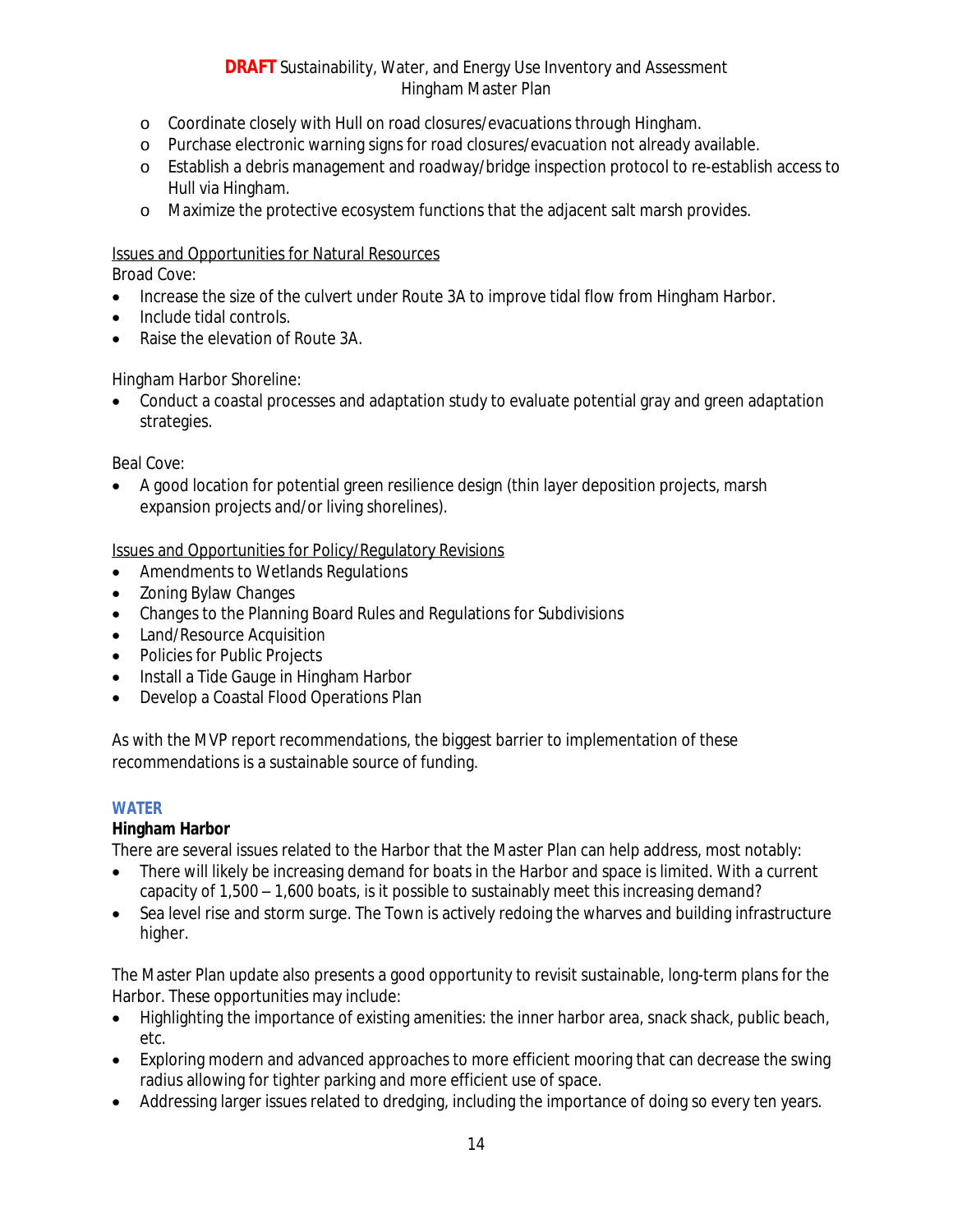- Highlighting the importance of redoing the wharves and other infrastructure to be resilient in the face of projected sea level rise.
- Discussing the balance between long-term rental moorings and transient (shorter-term) moorings.
- Providing adequate boat service for ALL public areas.

#### <span id="page-16-0"></span>**ENERGY USE**

The Town of Hingham can lead by example, adopting energy efficiency and renewable energy policies, and providing opportunities for residents and businesses to do the same. The Hingham Energy Action Committee and Hingham Net Zero (a new community group formed to support the Town's efforts to cut emissions) have been tasked by the Board of Selectmen to explore ways for Hingham to reach "Carbon Neutrality." The Energy Action Committee intends to prepare a package of goals for carbon neutrality to propose at Town Meeting in April 2020, as well as a list of longer-term actions that should continue to be researched. The Master Plan should support this process.

#### **Issues related to energy use include:**

- In the shorter term, energy efficiency upgrades in municipal buildings often require significant upfront investments. The Town will need to continue to find creative ways to pay for these investments.
- Nearly ninety percent of the Town's municipal fleet of vehicles are considered "exempt" from the Fuel-Efficient Vehicle policy, and the Town will need to look for alternative ways to decrease energy use from vehicles.
- Beyond the energy use directly controlled by the Town, there is a need to continue to educate and incent local residents, businessowners, and landowners to improve their own energy efficiency and use of renewable energy.
- There are currently no reported public electric vehicle charging stations in Hingham, and few in the immediate vicinity.

## **Opportunities related to energy use include:**

- Although they can have larger upfront costs than the status quo, energy efficiency upgrades in municipal buildings can have a long term positive fiscal impact, saving the Town and taxpayers money over time. Regular efforts to assess the condition of municipal buildings will expose more opportunities for energy use reductions as well as provide the Town with a clear, long-term asset management strategy for the effective budgeting and maintenance of buildings.
- Finding more energy efficient options to replace municipal vehicles exempt from the Fuel-Efficient Vehicle policy is the single largest opportunity for reducing vehicle-related energy use. However, there are several other opportunities, such as instituting an "anti-idling" policy, monitoring tire air pressure, using fuel efficient tires, and using one-hundred percent synthetic oil. According to the Hingham Energy Reduction Plan, these alternative efforts could reduce the Town's baseline energy use by 3,536 MMBTUs or roughly 3.4 percent.
- As noted, the Town has an opportunity to lead by example and encourage individual public employees as well as local residents, businessowners, and landowners to improve their own energy efficiency and use of renewable energy. Efforts identified in the Hingham Energy Reduction Plan include:
	- o Building Operator Certification: Training municipal building personnel on managing systems for peak efficiency.